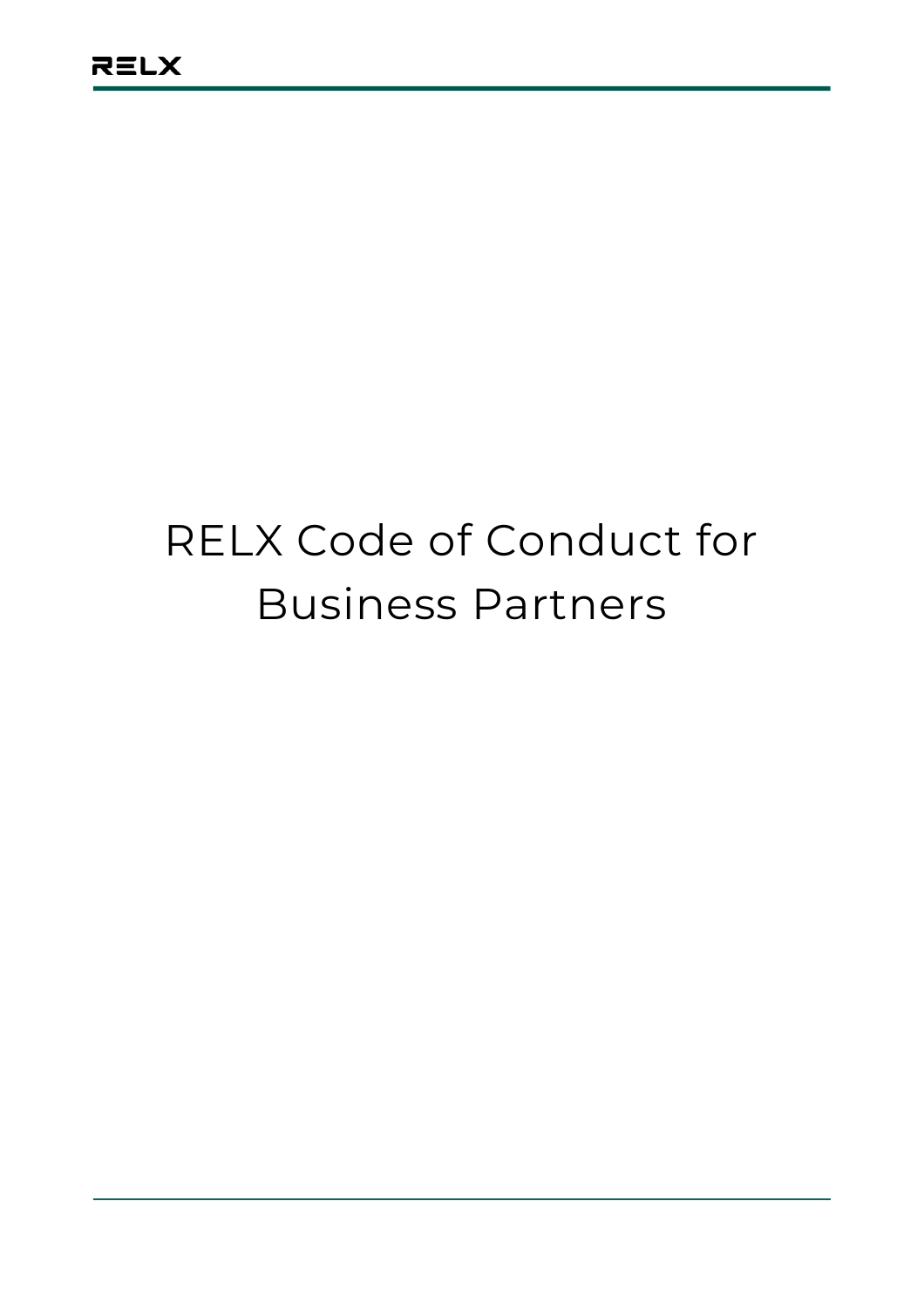#### **Chapter I Purpose and Application Scope**

- 1 It is one of the necessary guarantees for the long-term development of RELX to comply with laws, regulations, and ethics in its business activities. As a proponent and advocate of business ethics and fair competition, RELX has incorporated integrity and sustainable business practices into the Company's core values. It not only requires RELX to strictly abide by higher standards of business conduct but also requires its business partners to comply with higher standards of business ethics jointly.
- 2 All business partners of RELX shall read, familiarize themselves with, and agree to abide by this Code of Conduct for Business Partners ("Code of Conduct"), and sign this Code of Conduct to confirm their recognition and commitment of the values and standards of the Company.
- 3 This Code of Conduct applies to all business partners of RLX Technology Inc. and its subsidiaries and affiliates (hereinafter collectively referred to as the "Company") and their employees, casual workers, agents, and contractors. The business partners of the Company refer to sellers or buyers of products or services to the Company. The Company expects its business partners to:
	- 1) Be familiar with and abide by the law.
	- 2) Maintain high-standard business ethics.
	- 3) Develop together with the Company.

## **Chapter II Compliance with Laws and Prohibition on Business Misconduct**

#### 4 General legal compliance

Business partners shall operate in compliance with the laws and regulations of the place of registration and the country or region where they operate, international business practices, and internationally recognized standards, and ensure that legal compliance issues will not affect their cooperation with the Company. These laws, practices, and standards may concern investment, trade, import and export business, foreign exchange, labor, environment, contracts, consumer protection, intellectual property, accounting, taxation, etc.

5 Integrity and honest business conduct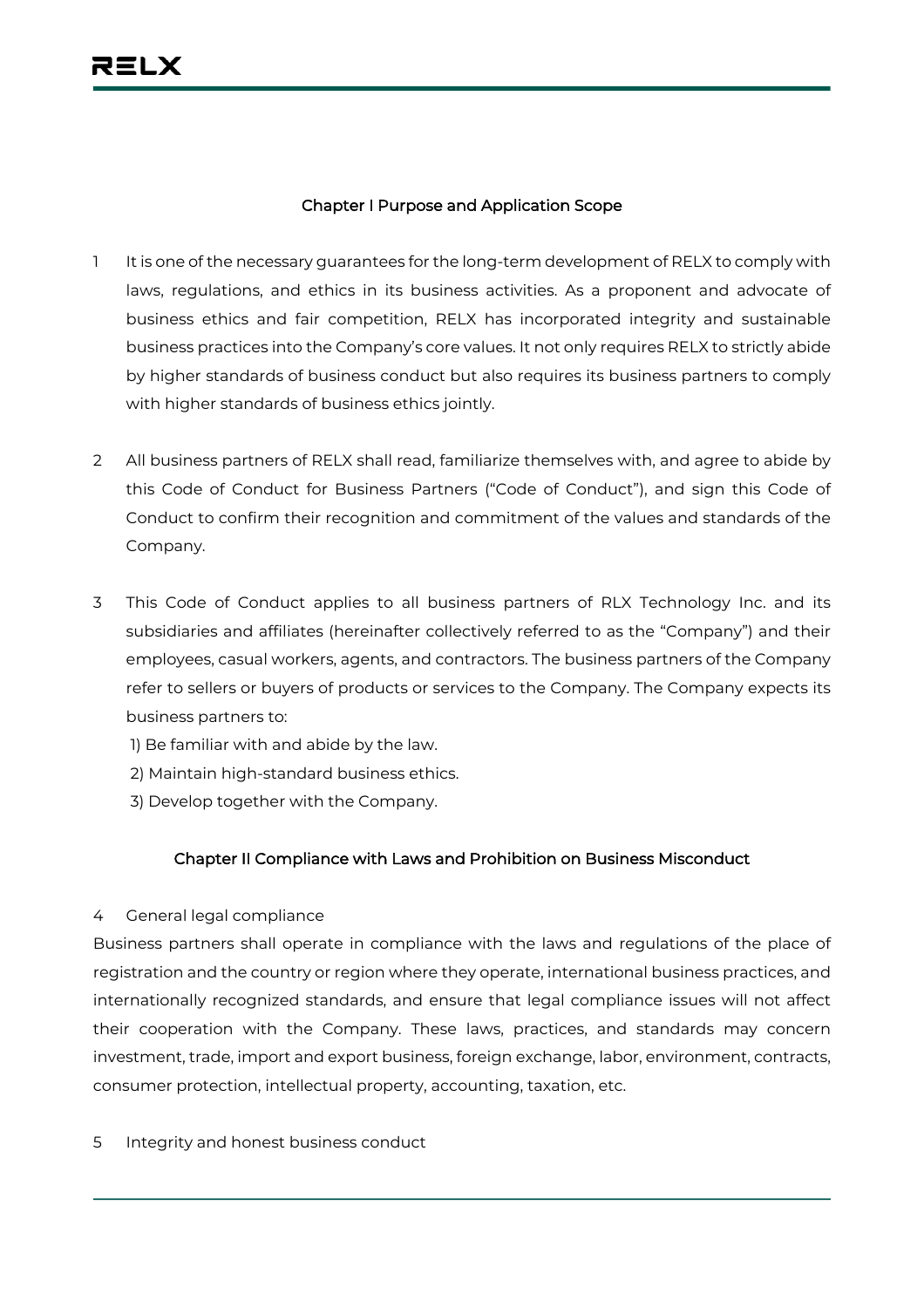#### 5.1 Anti-corruption and anti-bribery

Business partners shall comply with anti-corruption and anti-bribery laws. Business partners shall not directly or indirectly offer or promise to provide bribes to or solicit or accept bribes from government officials, political parties and groups, employees of the Company and their family members, and other business entities for illegitimate benefits or to influence the decisions of decision-makers illegitimately. Bribes herein include but are not limited to cash, securities, payment vouchers, and other valuables, as well as improper gifts, business hospitality, travel, and employment opportunities.

#### 5.2 Prohibition on insider trading

Business partners shall not use the inside information of the Company or other companies acquired from work to seek financial benefits. This is unethical behavior and may violate the laws. Business partners shall not use material non-public information to buy or sell securities (e.g., RELX stocks or bonds) or pass material non-public information to others to prevent them from buying and selling securities. "Material information" refers to the information deemed crucial by anyone engaged in securities trading when deciding to buy, sell, or hold securities.

## 5.3 Complying with competition and antitrust laws

Competition and antitrust laws protect consumers and competitors from infringement of unfair business practices. Such laws protect fair competition. Business partners shall not commit market monopoly, or inequitable competition behaviors alone or cooperate with other partners. The prohibited behaviors include but are not limited to dividing the market through agreement or collusion, fixing resale prices, collusive bidding, bundling, abuse of market dominance, and other behaviors that cause an infringement of the rights and interests of end-users.

#### 5.4 Anti-fraud

Business partners shall not commit fraudulent activities such as forging false identities, financial fraud, concealing accurate information, fabricating data, and "phishing emails" against the Company and other business entities. Business partners are prohibited from forging company seals and official documents in any form. Business partners shall also require all their employees to be honest and trustworthy and forbid any form of deception.

#### 5.5 Avoiding conflicts of interest

For the common interests of business partners and the Company and to maintain a transparent,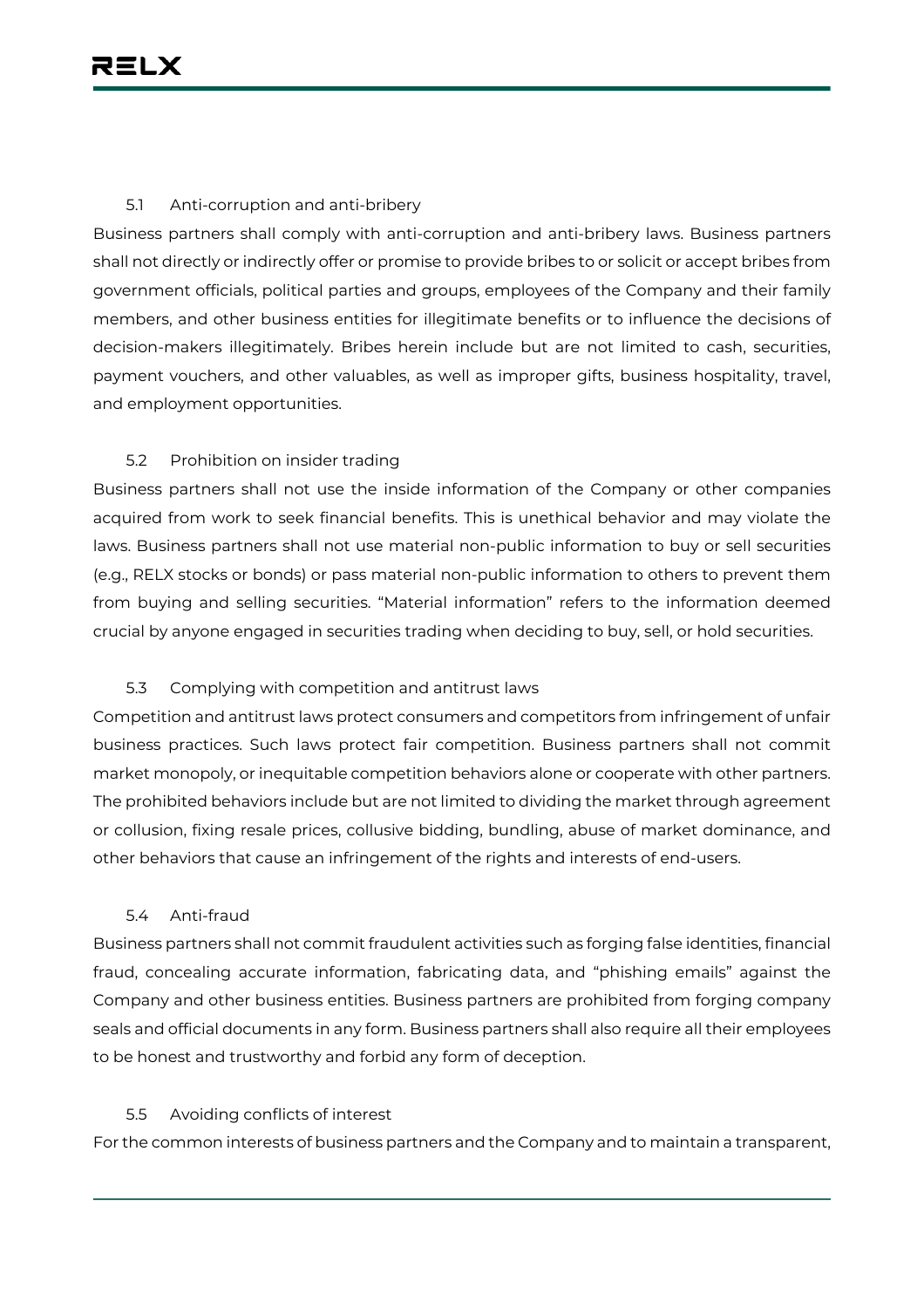fair, and just business environment and market order, business partners shall be proactive in disclosing to avoid conflict of interest relationships. In case employees with conflicts of interest, their family members, or people with close relationships with them are working for a business partner or have interests in dealings with a business partner, the business partner shall promptly report to the Company.

#### 5.6 Ensuring financial integrity

Business partners shall abide by the legal, accounting, taxation, and other regulatory requirements of the countries or regions where they operate, present accurate and complete operational and financial information, and ensure that all the information they record is complete, accurate, and easy to understand. Business partners shall not conceal any information that may affect the Company's interests. To ensure that business partners strictly abide by this Code of Conduct, partners shall cooperate with audits of the Company in case of any reasonable doubts. Qualified third-party agencies will conduct the audits.

#### 5.7 Providing materials truthfully

Business partners must ensure that all materials provided to the Company are accurate, legal, and valid. These materials, including but not limited to orders, sales reports, applications for special offers, cashback, payment applications, significant alterations of the Company, qualification certificates, project experience, and patents, shall be true, accurate, and complete. In case the material involves the confidential information of a third party, the business partner shall guarantee that it has obtained the third party's authorization.

## 5.8 Prohibition on defamation

Business partners shall adhere to the principle of honest operation and shall not defame or slander the goodwill of the Company or its competitors. Business partners are prohibited from making false or misleading statements about the Company, its competitors, or its products and services.

#### 5.9 Reporting

The Company firmly maintains a good and orderly environment. It adopts a zero-tolerance approach to all fraud, corruption, bribery, extortion, embezzlement, theft, harassment, discrimination, money laundering, and other illegitimate behaviors that violate the Code of Conduct. For any suspected violations of the Code of Conduct, the Company encourages all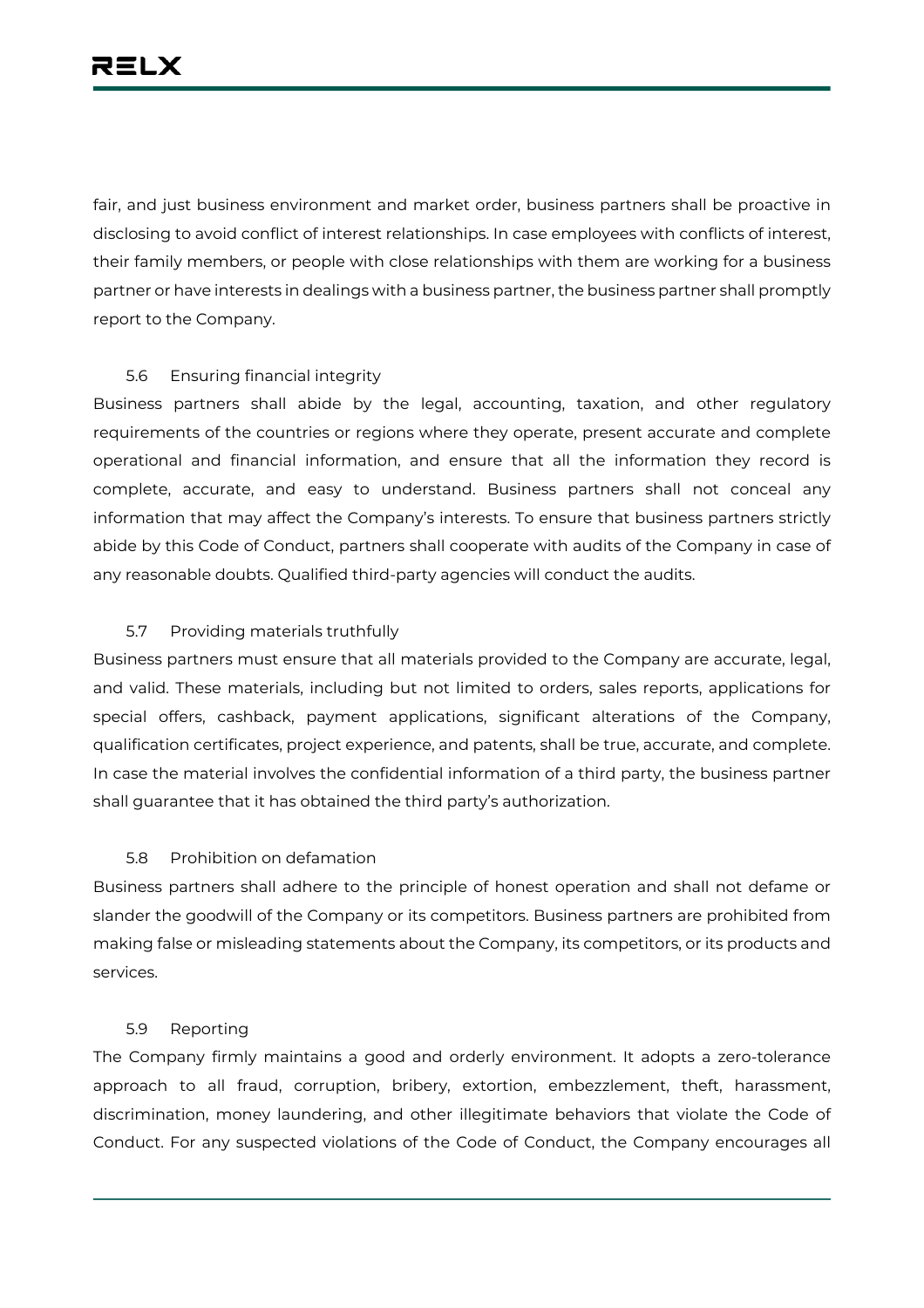business partners to make full use of the following channels to report:

RELX Code of Conduct Committee coc@relxtech.com

The Company strictly prohibits any retaliation and takes appropriate measures to protect the whistleblowers. In particular, the Company is committed to providing the whistleblowers with channels for submitting confidential information and anonymous reports within the scope permitted by applicable laws and regulations to eliminate their concerns.

## 6 External communication and social media

Business partners shall not make false statements or misstatements or exaggerate the features of a product in all communications with investors, shareholders, the press, and the financial community. Without the Company's consent, they shall not leak or disclose the status of cooperation projects with the Company to the media.

## 7 International trade compliance and anti-money laundering

Business partners shall abide by laws, regulations, and resolutions concerning trade sanctions, export control, and other trade affairs in the country where they and RELX operate. To observe international trade compliance laws, the Company prohibits any business, activities, and other transactions with any areas or parties subject to sanctions that may violate sanctions as well as export control laws and regulations applicable to RELX and its business partners. To combat money laundering and terrorist financing, business partners can only do business with customers who engage in legal business activities and obtain funds from legal sources.

## 8 Respecting and protecting labor rights

Business partners must abide by all laws and regulations concerning employment, and respect and protect labor rights. This Code of Conduct shall apply to all types of business partners' employees, including but not limited to casual workers, temporary workers, and full-time employees.

## 8.1 Prohibition on forced labor and human trafficking

Business partners must ensure no forced labor or human trafficking in any part of the company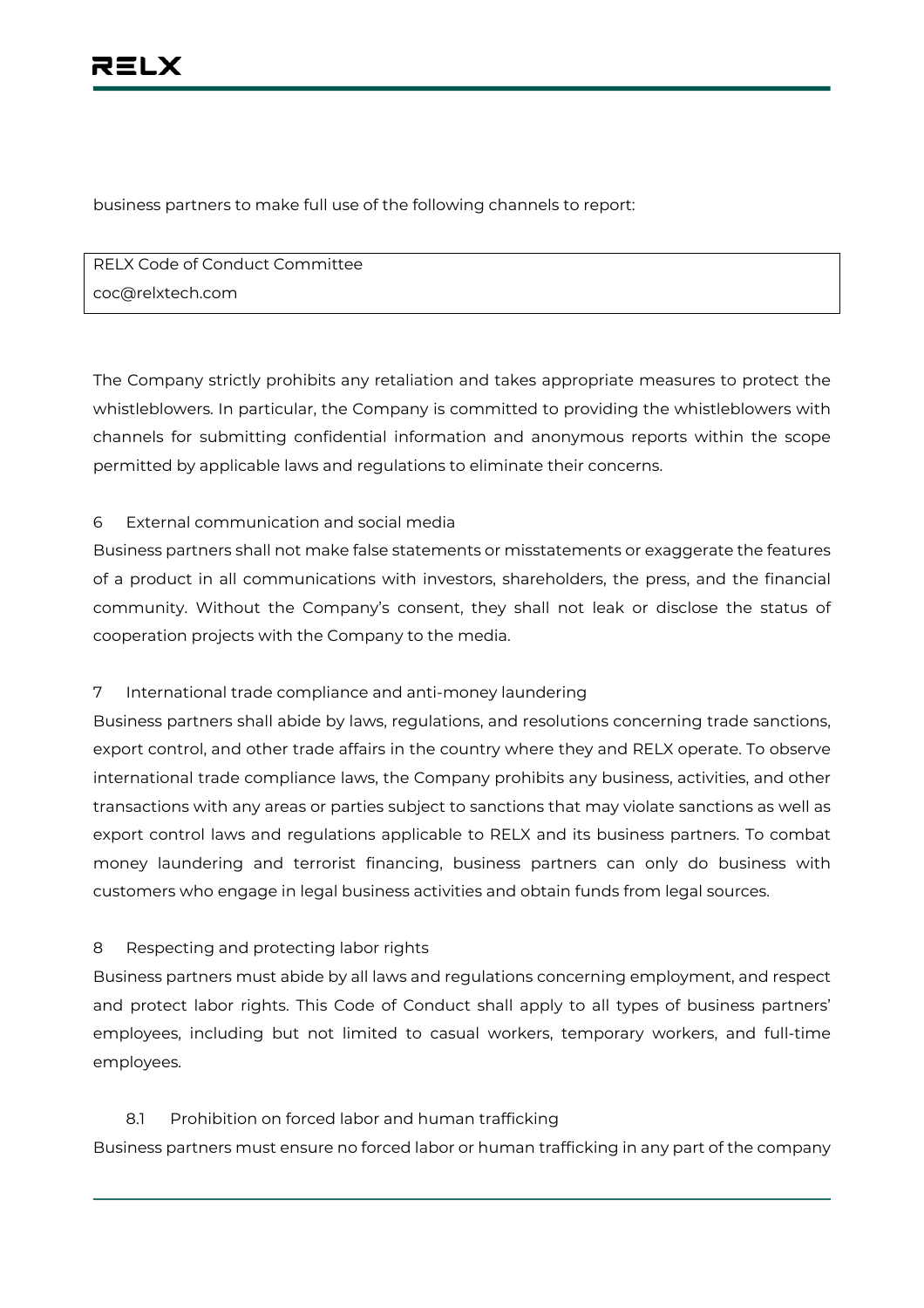or its supply chain. Business partners shall not withhold anyone's wages, benefits, or property to force them to continue working. Business partners shall ensure that employees can freely resign within the notice period stipulated by laws and contracts.

#### 8.2 Prohibition on child labor

Business partners shall not hire minors below the minimum employment age prescribed by laws. Business partners must abide by relevant laws and regulations when conducting apprenticeship training in their workplaces and shall not allow employees underage prescribed by laws to engage in jobs with high risks to health and safety.

#### 8.3 Prohibition on discrimination and harassment

Business partners shall create a healthy, dignified, and fair working environment free of discrimination or harassment for their employees. Discrimination refers to prejudice or unfair treatment to others based on their characteristics other than work performance, including but not limited to race, nationality, skin color, gender, sexual orientation, religion, political opinions, ethnicity, ancestry, constellation, social origin, marital status, age, height, accent, chronic illness, and appearance characteristics (e.g., tattoos, hair volume, weight, body odor, and physical defects). Harassment refers to any behavior that makes a work environment intimidating, objectionable, or hostile. These unwelcome behaviors may come physical, verbal, or visual. Examples of harassment include sexual harassment, bullying, intimidation, and offensive jokes and pictures. Among them, sexual harassment includes obscenity, blue talk, indecent touch, and asking for sexual favors.

#### 8.4 Working hours and labor remuneration

Business partners must abide by all laws and regulations concerning working hours and labor remuneration. They shall arrange working hours, pay labor remuneration, and provide other benefits to employees in accordance with relevant laws and regulations.

## 8.5 Freedom of association and collective bargaining

Business partners must respect employees' freedom of association, collective bargaining rights, and representative elections as stipulated by the laws. Business partners shall ensure free communication channels between employees and the management, free of discrimination, intimidation, and harassment.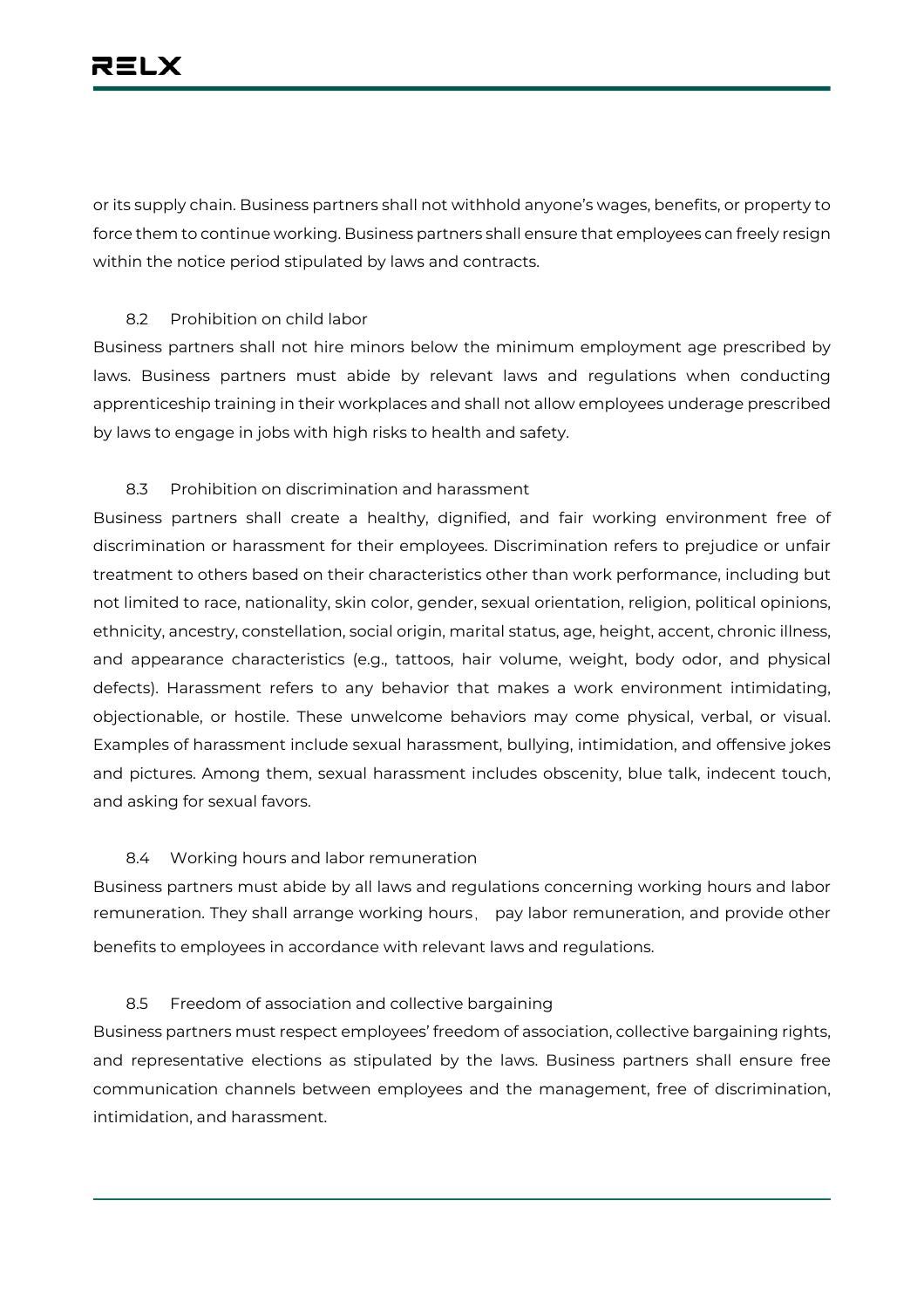#### 9 Occupational health and safety

Business partners must abide by the laws and regulations concerning health and safety, be committed to providing a healthy and safe working environment, and take appropriate measures to prevent potential safety risks.

## 9.1 Safety management

Business partners shall ensure that the workplace, mechanical equipment, other equipment, and work processes are risk-free (including fire safety) and ensure the health and safety of employees that work in such workplaces or are exposed to such equipment and techniques. Business partners shall ensure that employees are protected from chemical, biological, and physical safety hazards with appropriate safety design, engineering, and administrative controls, equipment safety inspections, and work safety procedures.

## 9.2 Prevention and control of work injuries and occupational diseases

Business partners shall ensure safety and health in the workplace and reduce the risk of employees to accidents, injuries, and exposure to danger. Business partners are encouraged to develop and implement environmental, health, and safety performance monitoring plans.

## 9.3 A violence-free workplace

All forms of violence are prohibited in the workplace of business partners. Regardless of where they are, their employees shall not commit any violence or threat of violence.

# 9.4 No drugs or alcohol in the workplace

All business partners' employees shall not take, possess, or distribute illegal drugs. Except for lawful and moderate alcohol consumption at a proper business reception, please stay away from the influence of alcohol or drugs when working or conducting company business.

## 10 Information security

Business partners are obliged to maintain information security for both parties. Business partners must abide by RELX's information security and confidentiality systems and protect the confidential information of the Company like theirs. They shall not disclose the Company's proprietary information without authorization or use it outside its business. The confidential information shall be returned or deleted promptly upon the Company's request.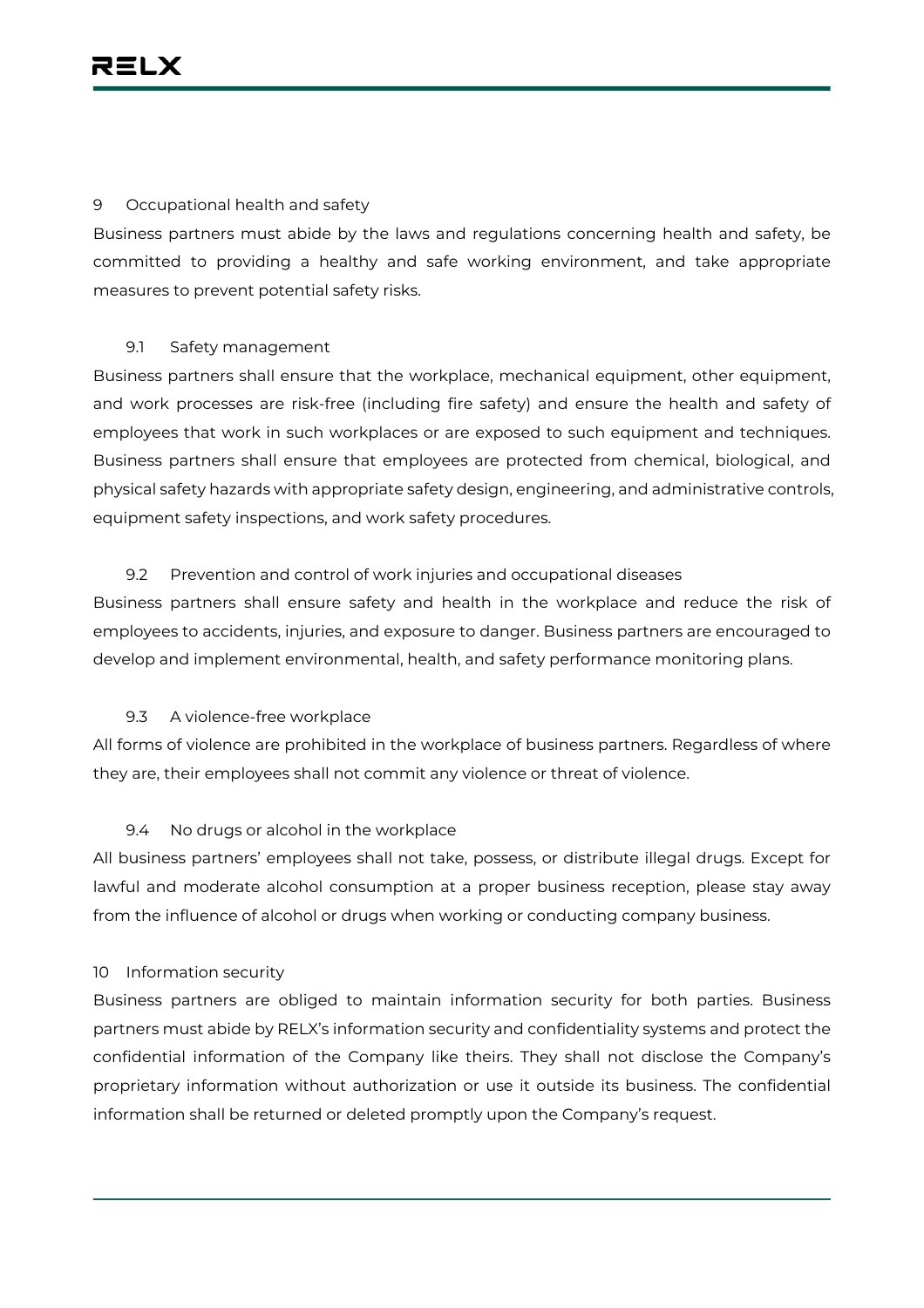#### 11 Personal data protection

The Company is committed to handling personal data responsibly in accordance with the laws concerning personal data protection. Business partners shall develop guidelines on how to handle protected personal information, including but not limited to how to collect, process, maintain, share, and dispose of personal data. The use of the personal data obtained shall be strictly limited to those who need to know about the business. All information processing is required to strictly abide by the relevant laws and regulations of the state.

## 12 Protection of intellectual property rights and creators

Business partners shall develop policies on intellectual property and information security for the protection and legal use of the intellectual property rights of both parties. The Company's intellectual property rights include but are not limited to patents, trademarks, copyrights, trade secrets, proprietary technology, and other information. Moreover, business partners shall work to protect the intellectual property rights of all creators, including RELX users, cooperative institutions, and business partners. Business partners shall not obtain or use other people's trade secrets or additional confidential information by any means that are illegal or violate business ethics, including but not limited to improperly collecting or receiving their own or their thirdparty's trade secrets or confidential information from customers, competitors or other parties.

## 13 Protect the company's assets

13.1 Confidential information

Business partners are obliged to protect the confidential information of both parties. Confidential information refers to non-public information that may be useful to competitors or cause damage to the Company, its business partners, or customers.

## 13.2 Real assets

Real assets include the facilities, goods and materials, equipment, inventory, vehicles, cash, and the Company's accounts. Business partners are obliged to ensure both parties' physical assets are used responsibly, that is, protecting assets' safety and avoiding loss, damage, theft, unauthorized use, and waste. Business partners shall not use products or materials for personal purposes. Business partners shall not use the Company's credit card for personal expenses. The transfer of assets through fraud or embezzlement shall be avoided.

## 13.3 Record retention

Business partners shall record and report information accurately and honestly. They shall ensure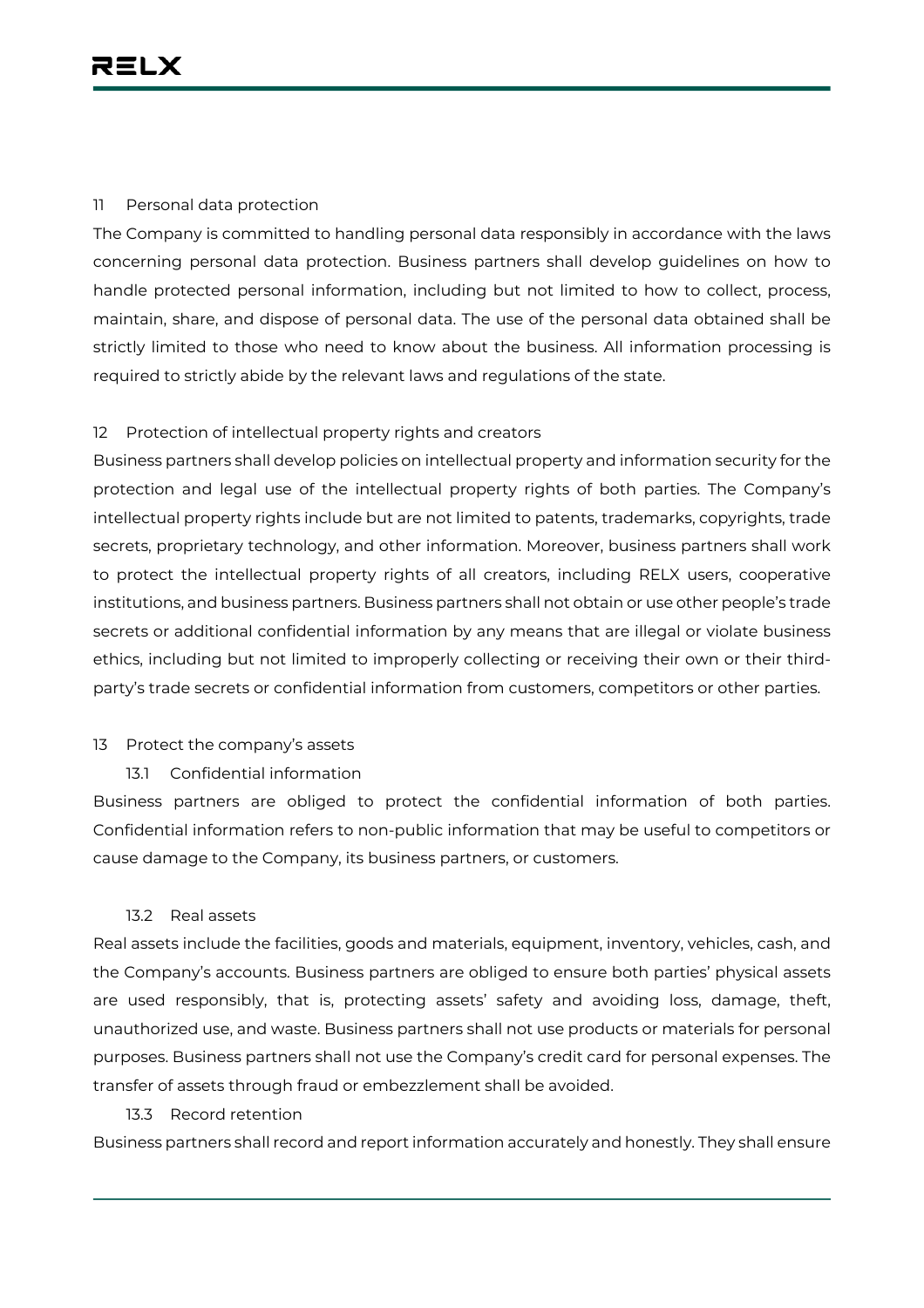that the work records and documents (including but not limited to expense reimbursements, transaction documents, account books, and financial reports) that they submit are true, accurate, and complete, and comply with the laws and regulations and relevant rules of the Company.

#### 14 Protection of minors

Business partners shall be familiar with and abide by the regulations related to electronic cigarettes in the Law of the People's Republic of China on the Protection of Minors, designate the primary responsibility, and prohibit the sale of electronic cigarette products to minors. RELX will strictly inspect the sales of all stores and set up a complaint mechanism for the public.

#### 15 Channel policies and supply routes

As permitted by local laws, business partners shall strictly abide by the Company's channel policies, including but not limited to channel management, channel incentives, and supply routes. They shall agree with the Company's interpretation of the above-mentioned policies and regulations.

## 16 Prohibition on unauthorized commitments

Business partners shall not promise unauthorized matters to end-users or third parties without the Company's authorization. If business partners find any employees of the Company making unauthorized commitments, they shall directly refuse them and report to the Company. Any loss caused by a business partner's unauthorized commitment or failure to reject an unauthorized commitment by the Company's employees shall be solely borne by the business partner. In case of any loss caused to the Company, the business partner or the Company's employees who make the unauthorized commitment shall compensate the Company. To effectively prevent unauthorized commitments, business partners shall know and accept that the Company will not perform any terms other than the content of agreements signed by both parties.

During bidding processes, even if the Company promises to assume joint and several liabilities to the authorized business partner in the authorization letter to the manufacturer, the Company only assumes product liability for the products provided by the business partner as agreed; the business partner shall solely bear all other liabilities.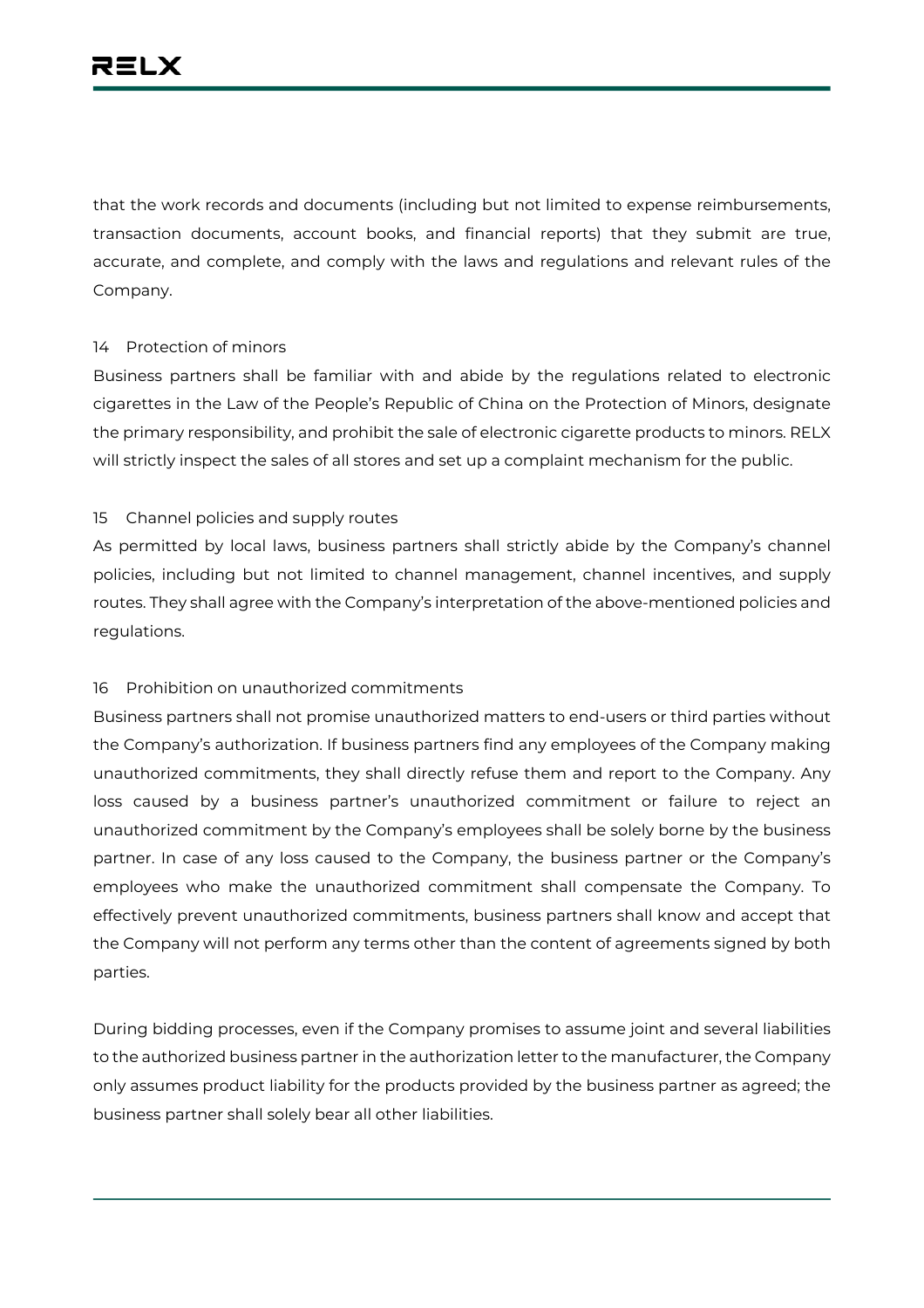#### 17 Diversity and inclusion

RELX respects uniqueness and diversity, we call for building a diverse and inclusive culture and encourage our employees to be their true and creative selves. As a reliable business participant, RELX expects its business partners to behave with dignity and respect in a work environment and remain committed to providing a work environment where everyone feels safe, comfortable, and respected. As part of this commitment, any form of discrimination and harassment will be accompanied by corresponding corrective actions.

#### 18 Corporate social responsibility

RELX takes the initiative to fulfill its social responsibilities covering products, marketing, the environment, employees, and the community. The Company invests resources in minor protection, product innovation, environmental protection, supply chain, and employees; promotes industrial innovation, technological upgrading, and environmental protection, creating values for consumers, the industry, and the society. RELX encourages all business partners to actively participate in volunteer services and other public welfare activities, continue improving their business practices and contribute to the community. Business partners shall observe applicable laws and regulations related to product safety.

#### 19 Environmental protection

RELX advocates environmental protection. Business partners are encouraged to operate sustainably and comply with all applicable environmental laws and regulations. For example, they should implement and maintain an environmental management system that meets international standards; adopt environmental management policies to decrease waste of energy, raw materials, and water resources, reduce the generation and discharge of harmful substances, and dispose of any solid waste (especially hazardous waste) following local laws and regulations. The Company expects that all business partners are committed to protecting the environment, conserving natural resources, and promoting corporate sustainable development

#### **Chapter III Compliance Management**

#### 20 Setting up a compliance system

Business partners are encouraged to establish compliance management systems to ensure that they better comply with local laws, perform legitimate business practices, and comply with the Company's policies.